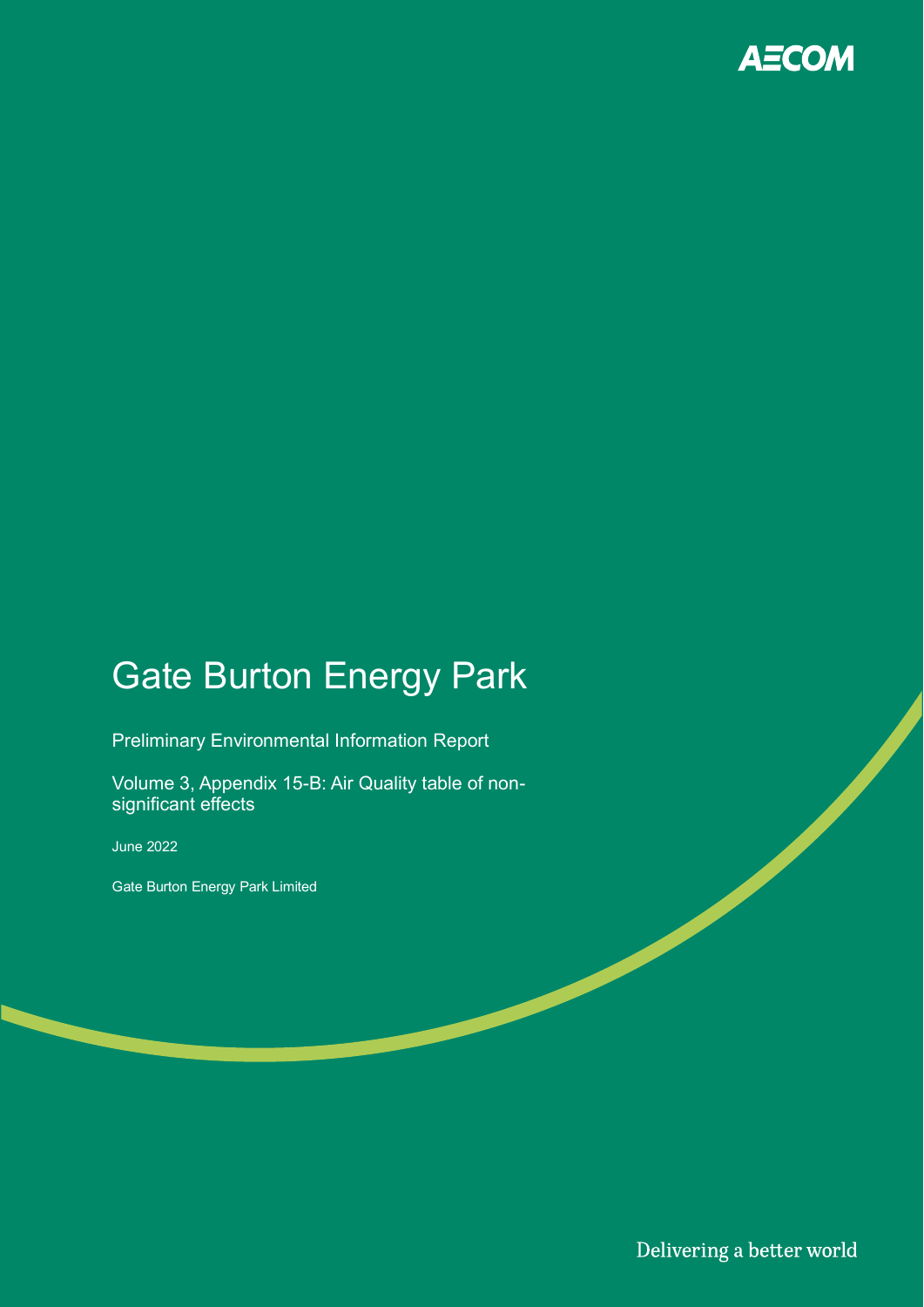

#### Quality information

| <b>Prepared by</b> | <b>Checked by</b> | <b>Verified by</b> | <b>Approved by</b> |
|--------------------|-------------------|--------------------|--------------------|
| JM                 | GC                | GC                 | GC.                |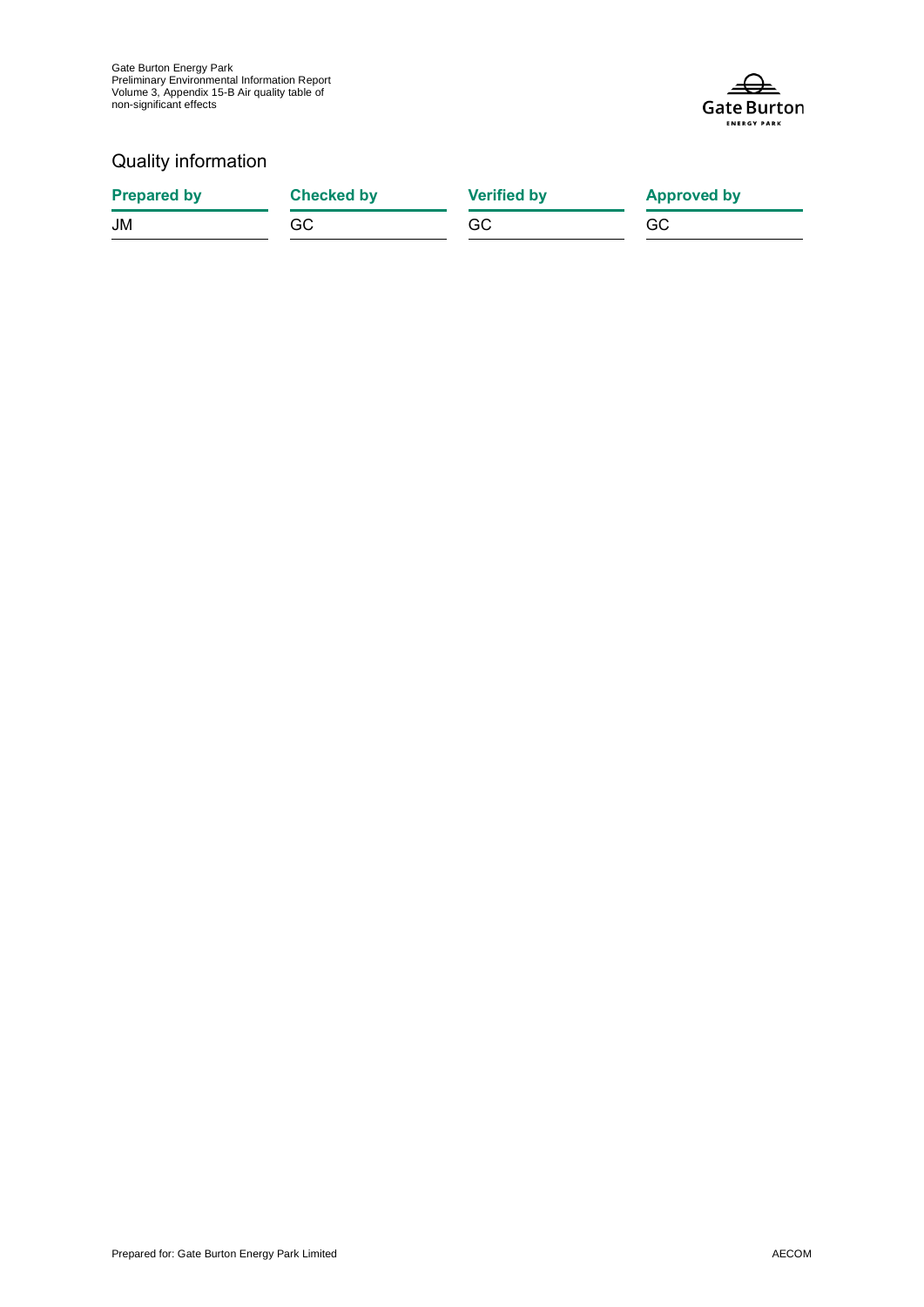Gate Burton Energy Park Preliminary Environmental Information Report Volume 3, Appendix 15-B Air quality table of non-significant effects



Prepared for:

Gate Burton Energy Park Limited

Prepared by: AECOM Limited

© 2022 AECOM Limited. All Rights Reserved.

This document has been prepared by AECOM Limited ("AECOM") for sole use of our client (the "Client") in accordance with generally accepted consultancy principles, the budget for fees and the terms of reference agreed between AECOM and the Client. Any information provided by third parties and referred to herein has not been checked or verified by AECOM, unless otherwise expressly stated in the document. No third party may rely upon this document without the prior and express written agreement of AECOM.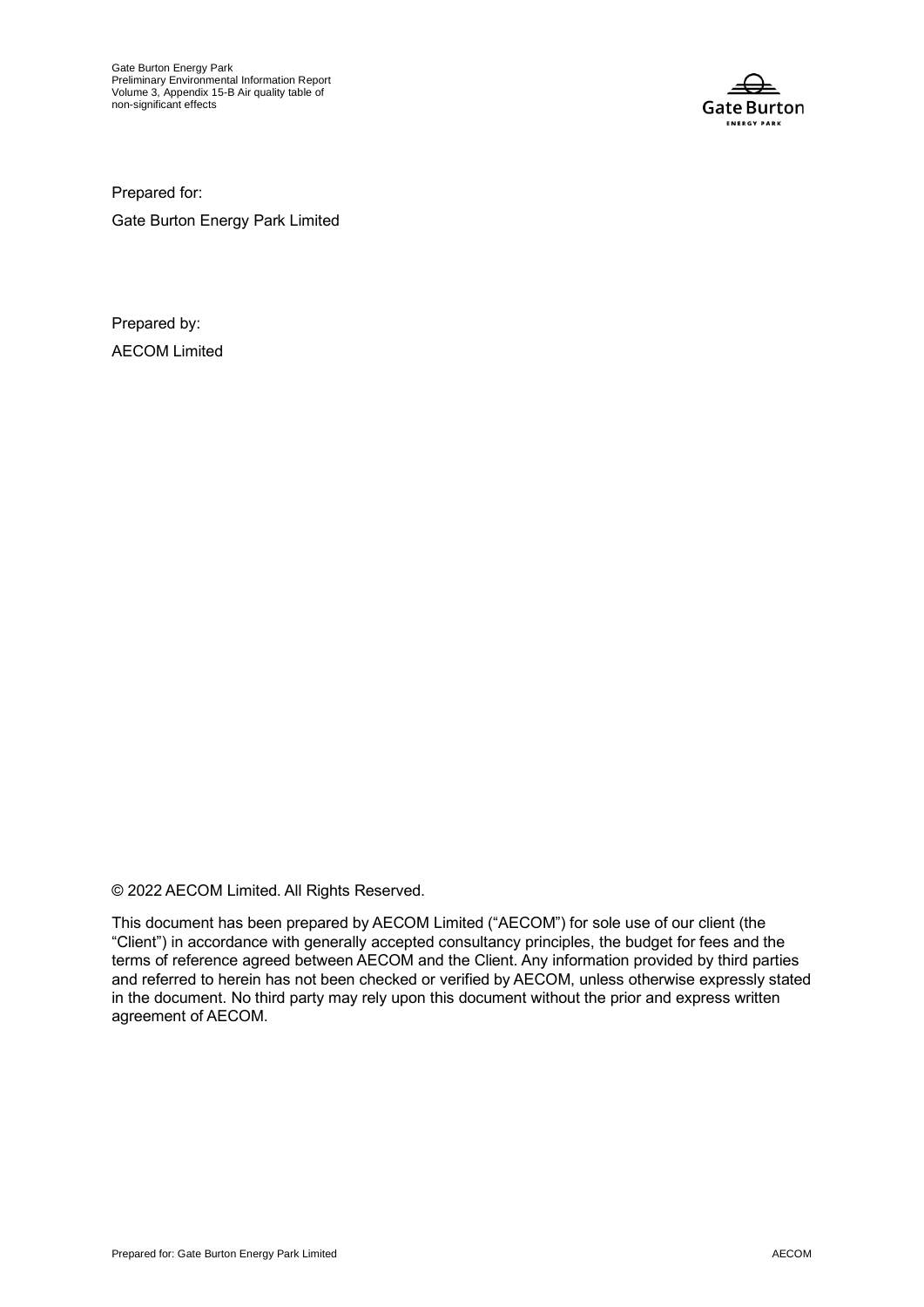

### **Table of Contents**

| 1.1 |  |
|-----|--|

#### **Tables**